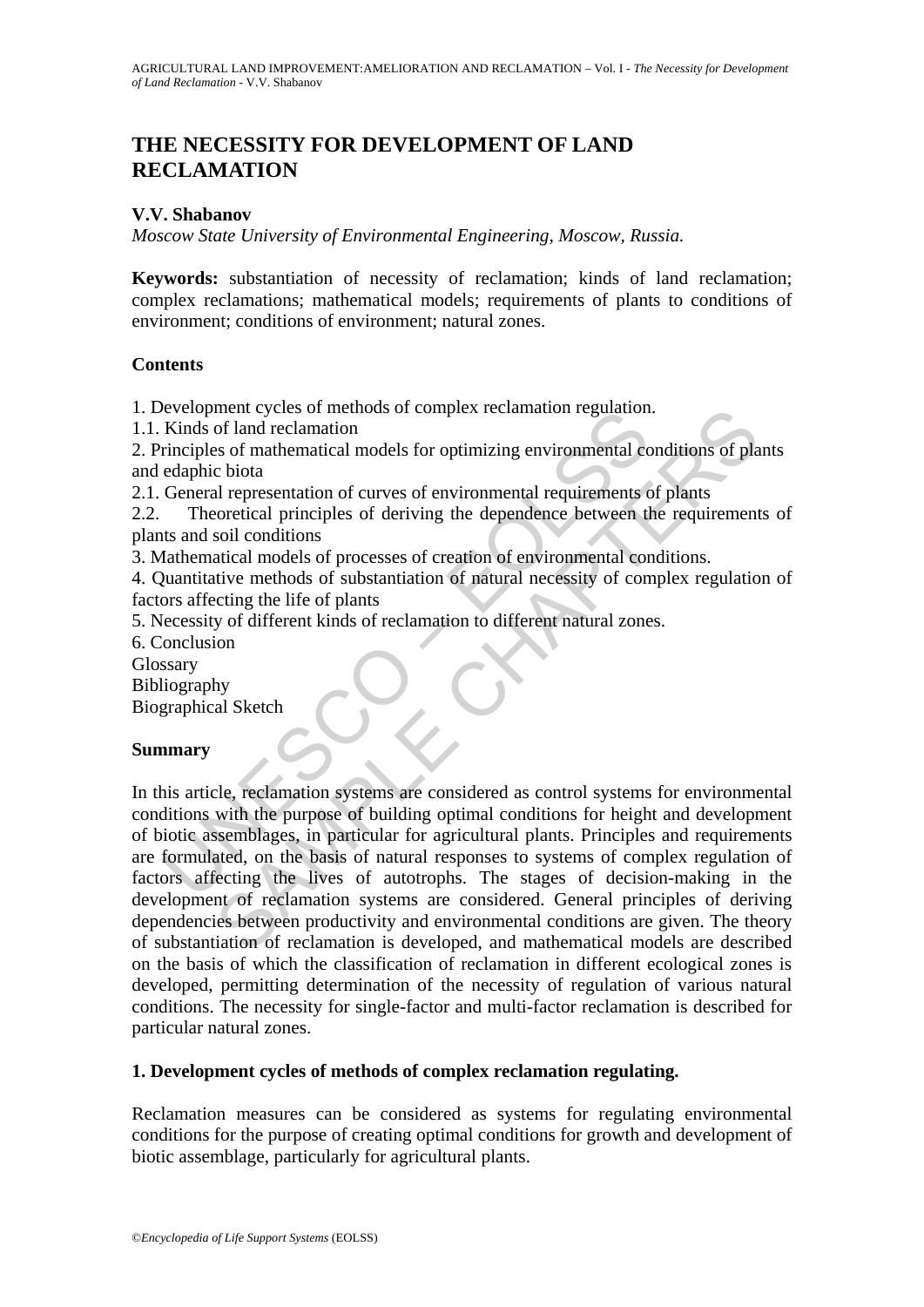The motivation for development of modern systems of agricultural reclamation comes from the conflict between the practically unlimited needs of developing humankind and our restricted ability to use natural and human-made resources.

As a result of evolution, the ancestors of modern plants developed in such a way that conditions in their places of origin became ecologically optimal for each species. Humans increased the productivity of natural species through cultivation and artificial selection, but their tolerance of changing environmental conditions, which was a peculiar feature of every species, was reduced. In the course of human migration from one region to another, plants were transferred to terrain with essentially different, and less optimal, natural conditions for each species. At the same time, in the process of economic activity, humans significantly changed their local environment—a process which had a negative impact on native plants. In this situation, the balance between the structural-functional adaptations of plants and their environment was disturbed. The time necessary for evolutionary acclimatization of plants, far exceeds the time of their exposure to the new and the changed conditions. Humankind was forced to seek a radical improvement of environmental conditions, both to maintain the growth and development of agricultural plants, and to restore natural conditions in the disturbed areas.

Thus, the need for creating optimal conditions for agricultural plants and restoration of natural ecosystems stems from incompatibility between the requirements of plants (autotrophic part of the ecosystem) and the environmental conditions. In future, we can expect human activity, of all sorts, to be increasingly incompatible with natural biological systems.

encessary for evolutionary acclimatization of plants, far exceed<br>osure to the new and the changed conditions. Humankind was<br>cal improvement of environmental conditions, both to maintail<br>elopment of agricultural plants, and sary for evolutionary acclimatization of plants, far exceeds the time of the new and the changed conditions. Humankind was forced to see provement of environmental conditions, both to maintain the growth of agricultural pl Humans selected and developed extremely productive plants, and these have replaced natural communities over very large areas. Their productivity is 50–100 times that of their remote ancestors. But a consequence of this high productivity is the reduction of natural acclimatization (3-5 times). Certain factors, which may be small in absolute magnitude (e.g. trace elements, micro-doses of toxic gases, etc.), become limiting at the optimal level of the others, and begin to exert a significant influence on productivity. From a minor level of disturbance to the ecosystem, the maintenance of a stable state becomes impossible without precise adjustment of a complex of environmental factors.

The principles and requirements for a system of complex regulation for production of autotrophs can be formulated as follows:

- $\triangleright$  Maximum utilization of insolation and photosynthesis of active radiation (PAR) by the crops—this is a key and under-lying criterion;
- $\triangleright$  All factors are regulated actively and purposefully;
- $\triangleright$  At every moment of growth and development of plants, the value of the limiting factor is adjusted to a level within the optimal range;
- $\triangleright$  Optimal conditions are created at the critical moments for growth and development of plants;
- $\triangleright$  The error of adjustment should be significantly less than the width of the optimal range of acclimatization of a plant;
- $\triangleright$  Priority should be given to providing optimal conditions for the growth and development of the plant species which is in the most depressed state;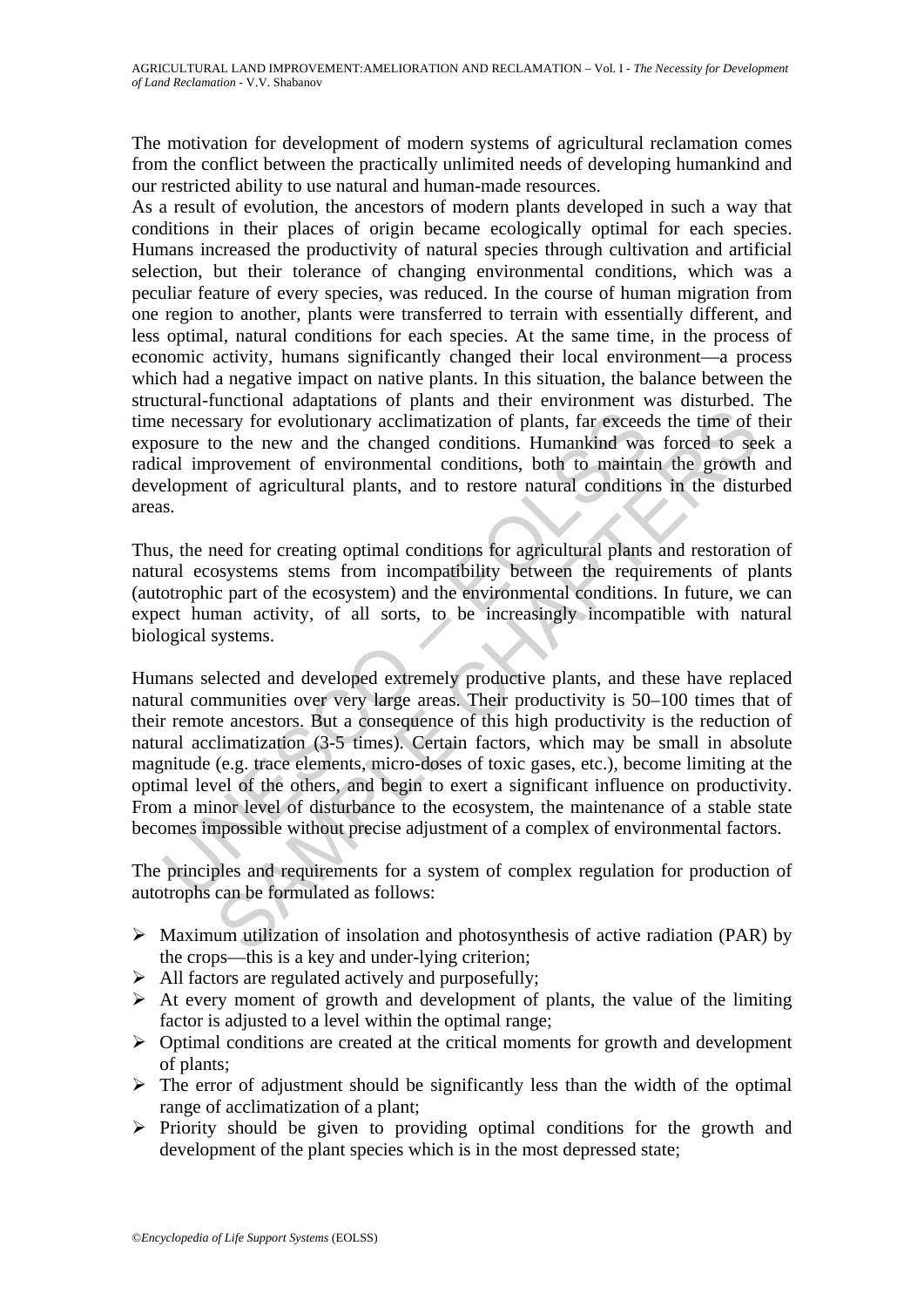- $\triangleright$  For normal operation of a system of complex regulation, the stochastic heterogeneity of soil properties and nutrient stocks, and non-uniformity of natural fertility in the catchment, should be taken into consideration.
- $\triangleright$  For creation of a naturally-restoring system, it is necessary to achieve not only high productivity of plants, but also increasing fertility of the land;
- $\triangleright$  Ecological safety must be ensured by building closed cycles with re-generation of energy and matter flows in adjoining ecosystems up to the natural level.

To solve all the relevant problems through the regulating process, it is necessary to have a quantitative expression of the requirements of plants (and biota in general), and the environmental conditions. Later on, knowing to what extent environmental conditions do not correspond to the requirements of biota, it is possible to determine the minimum influence necessary to achieve the desired result.

After evaluation of the necessary regulating actions, selection of the executive devices corresponding to each adjusted factor can be made. The next stage is synthesis and integration of the devices for regulating the aqueous, thermal and nutrient conditions.

The development cycles of methods of complex reclamation and regulation can be displayed by the scheme proposed by Professor V.V. Shabanov, in stages, as follows:

er evaluation of the necessary regulating actions, selection of the<br>esponding to each adjusted factor can be made. The next stag<br>gration of the devices for regulating the aqueous, thermal and nutr<br>development cycles of met **Example 18 and the metallical state and the executive description** of the executive design to each adjusted factor can be made. The next stage is synthesis of the devices for regulating the aqueous, thermal and nutrient c The requirements of plants, and subsequently, of any living organism, to environmental conditions according to a number of macro-factors (aqueous  $S_w$ , and thermal  $S_t$ conditions, mineral nutriment and gas nutriment  $S_f$ , solar energy  $S_f$ ) and micro-factors (trace elements and micro-concentration of gases) are explored. In this case, the requirements of living organisms are seen as a quantitative interrelation showing their change of productivity in relation to environmental conditions and anthropogenic action. For the purposes of regulating, it is necessary that the requirements of plants and microorganisms are expressed as quantitative dependence, i.e. the corresponding mathematical models must be developed. Thus, understanding of the general mechanism of interaction of a plant with its medium, and construction of theoretical models, has to be considered the first objective.

Study of the mechanism of formation of environmental conditions and the quantitative expression of these processes forms the second group of mathematical models. First it is necessary to solve the problem of mathematical description of environmental conditions. The form of this description should reflect in the best way the essence and nature of the circumscribed magnitude. The descriptions can be split into determined and probabilistic ones. It is known that meteorological processes, which are ultimately controlled by solar activity, are random in time. It is these processes which determine precipitation, temperature, wind and other environmental conditions. Therefore, probabilistic, or stochastic, description should be adequate for describing environmental conditions. However, it is possible to express the mechanism of generating aqueous **W (x, y,**ι**)**, thermal **T (x, y,** ι**)** and nutrient conditions **F (x, y,** ι**)** at every point in space by determined differential equations that are widely used today. Applying to them the law of distribution of probabilities of conductivity coefficients, it is possible to obtain the stochastic mechanism of generation of environmental conditions and thereby to connect the stochastic and determined methods of description of environmental conditions.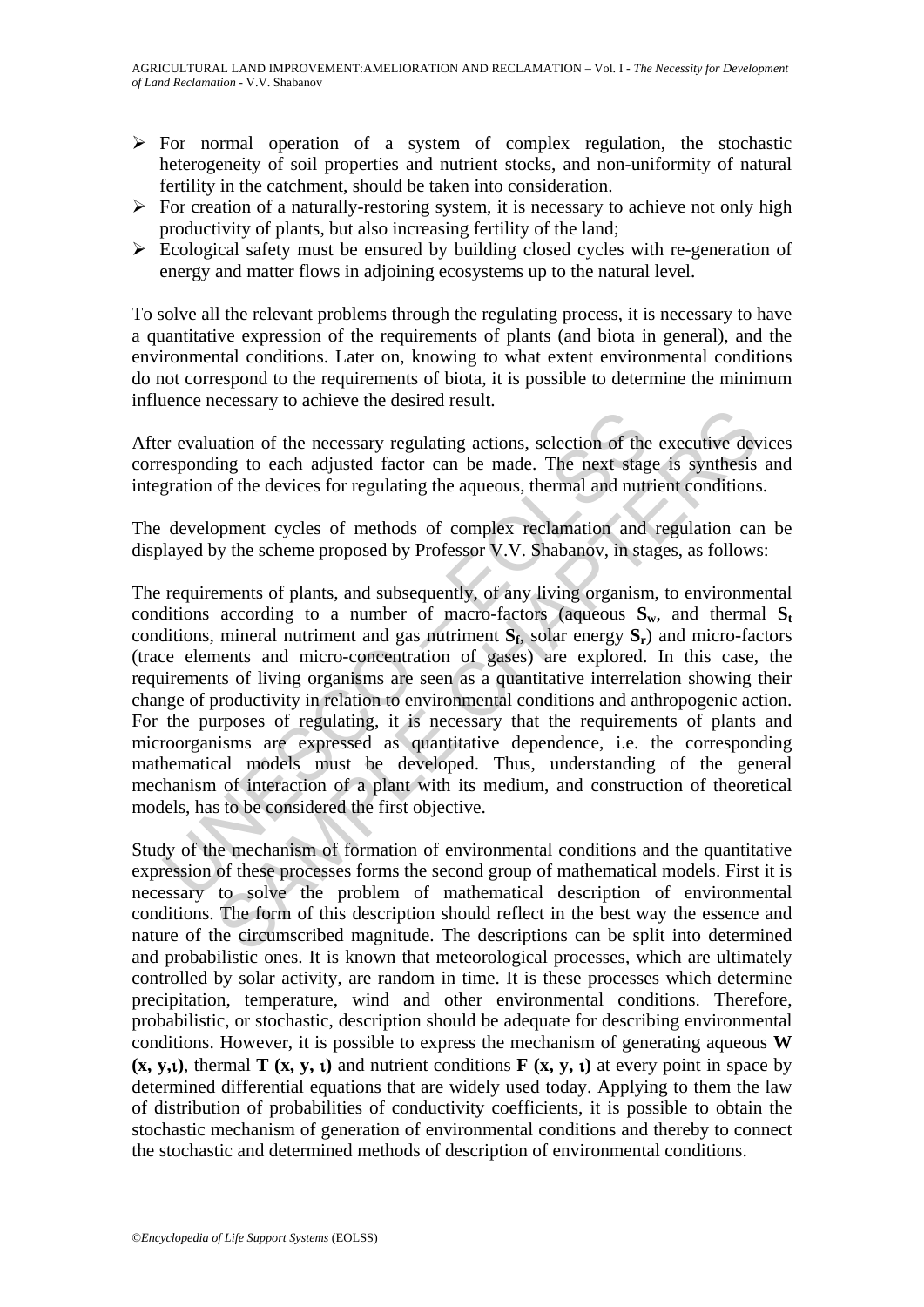ironmental engineering over vast areas, and also for plannineering works and energy expenditures for creation of the optim<br>roclimatic indicator of necessity for regulating action of the optim<br>roclimatic indicator of neces and is used to the<br>interminity over yast areas, and also for planning the lay-ou<br>notation indicator of necessity for regatating action is applied to a discrete are<br>possible to obtain these parameters, using mathematical m The research in the first two stages can be generalized in this *third stage* in the form of an indicator of the need for reclamation/amelioration measures. This indicator is based on information on the requirements of living organisms and the prevailing environmental conditions, i.e. the probability is reflected of optimal  $(\mathbf{P_w}, \mathbf{P_t}, \mathbf{P_f})$  or nonoptimal ( $\overline{P}_{w}$ ,  $\overline{P}_{t}$ ,  $\overline{P}_{f}$ ) requirements for a plant in a specified geographical region. In a certain sense this parameter can be termed bioclimatic. Thus, the features of soilgenerating processes, which are the most important for substantiation of nature protection measures, are manifested in aqueous, thermal and nutrient conditions of bedrock and soil. Depending on the initial information used for describing the environment (and on the stage of development), the indicator of need for action reflects either the general geographical conditions if it is based on climatic data, or the microclimatic conditions of marshes, irrigated areas or other kinds of land. The climatic indicator can be used for determining the directions of nature management and environmental engineering over vast areas, and also for planning the lay-out of engineering works and energy expenditures for creation of the optimal conditions. The microclimatic indicator of necessity for regulating action is applied to a discrete area of land. It is possible to obtain these parameters, using mathematical models. Thus, evaluation of probability of optimal or non-optimal requirements is the subject of the *third stage* of the decision-making process. It is necessary to note, that determining need in environmental factor management can be either single-factor, or multi-factor. The probability of non-optimal aqueous  $\overline{P}_w$  *or* thermal  $\overline{P}_t$  conditions is calculated in the first case, and in the second case non-optimal aqueous, thermal, nutrient *and* radiation requirements  $(\overline{\mathbf{P}}_{\mathbf{w},\mathbf{t},\mathbf{c},\mathbf{f},\mathbf{r}})$  are calculated

The maximal range of regulation of environmental conditions is determined for every factor  $(D_{\text{max}})$ . All the probable deviations of environmental conditions from the optimal, are included within this. The maximal range of regulating determines the limits of the regulating system and is used in this *fourth stage* of its development.

Operative control of the regulating process plays an important role—the calculation of this constitutes the subject of this *fifth stage*. This involves a measure of prediction, i.e. the difference between the requirements of plants, or other biota, and the predicted magnitude of external factors should be continuously calculated. Therefore the main problem for research at this stage is the development of methods of prognosis of controlled magnitudes and calculation of control actions for each factor (Δ**w,** Δ**t,** Δ**c,** Δ**f,**  Δ**r**), with allowance for their interaction.

This *sixth stage* involves the solution of a number of problems related to engineering realization of the desired aqueous, thermal and nutrient conditions, including the problems of automation of processes of complex regulating. The calculation of regulating systems can be realized only where there is knowledge of the mechanism of nutrition, water and heat dispersement from the executive element to the plants. Since the medium, in which this occurs is of a complex stochastic geometry, the mechanisms of water, heat and nutrition dynamics are not yet developed in many respects. Therefore, the study of how water, heat and nutrients move from an executive element to the plants, together with the change of soil properties under the influence of water and solutions, is one of the research problems of the sixth stage. Based on this, it is necessary to decide, what the time-lag can be for various types of regulating devices and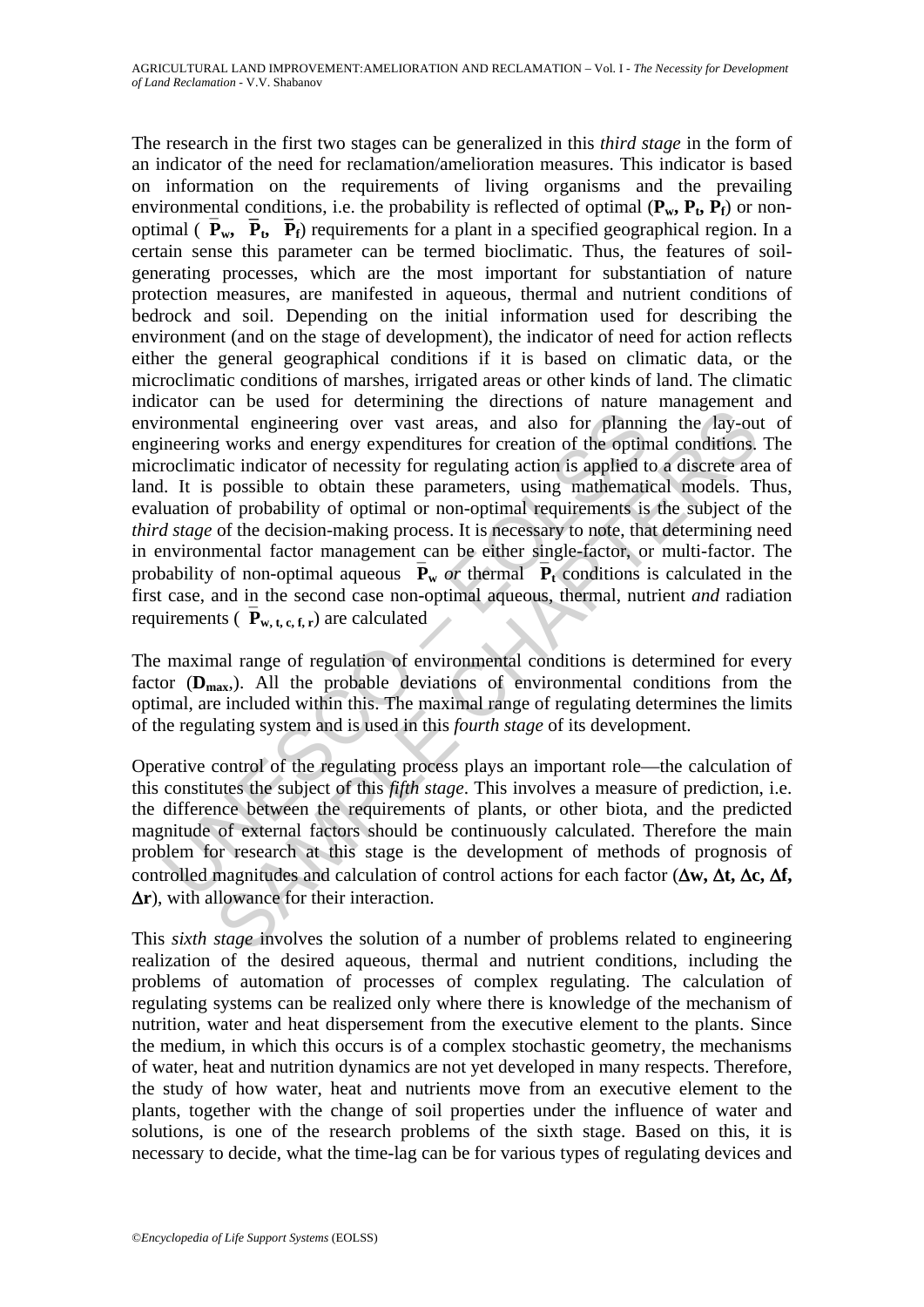methods, and the optimal distribution of regulators over the terrain, with allowance for its spatial heterogeneity.

amation system to restore or maintain the desired equilibrium in g<br>ertheless, it would be wasteful not to use information obtained fr<br>can be applied for similar development of other objects. In this<br>results is impossible i In system to restore or maintain the desired equilibrium in growing condities, it would be wasteful not to use information obtained from a single ob applied for sinilar development of other objects. In this case, extrapol The regulating of a single factor can be realized in many ways, but it is a lot more difficult to keep a number of factors at an optimal level. Therefore, in the *seventh stage* the problem of optimization of regulators, both single-factor, and multifactor has to be solved. First of all, the criteria of optimization, depending on the problems faced in the regulating, should be defined. Then it is necessary to choose mathematical methods which are most convenient for solution of the specified problems. However, it is necessary to take into account, that the optimal single-factor systems might be nonoptimal when working in a complex of factors, so it is necessary to search for multiparameter optimality criteria. Apparently, some optimality criteria have an economic structure. This circumstance makes it necessary to study some technological parameters and economic links. Thus, this stage provides the calculations necessary for the reclamation system to restore or maintain the desired equilibrium in growing conditions. Nevertheless, it would be wasteful not to use information obtained from a single object, if it can be applied for similar development of other objects. In this case, extrapolating the results is impossible if there is no certainty of the level of basic properties of the considered objects. Certainty can be assured only on the basis of quantitative assessment of similarity of the objects. Such assessment can be expressed in the form of quantitative multi-parameter classification of natural objects. These problems are explored in this *eighth stage*. Here a number of problems appear, the solutions for which are only just beginning to arrive. is the include: the problem of integration of multiparameter data and their representation in a form convenient for making calculations, the problem of definition of class patterns, the problem of choice of criteria of affiliation with the class, and a number of others. Furthermore, at this stage, the computing programming problems are very important, as some multi-factor algorithms can only be run with the help of a computer.

The *ninth* and final *stage* of the research includes the development of methods of computer-aided design, which can be accomplished, for example, by searching for the optimal variant of regulating for the objects of each class.

Let us consider the *third stage* of the research in more detail. According to the aforesaid, this stage is a generalization of the requirements of plants and environmental conditions in the study area. If the requirements of the plants and the soil conditions coincide as regards the major factors (aqueous, thermal, radiation and mineral nutrition), then the natural/anthropogenic system is in a stable state and no measures are necessary for its maintenance. However, in view the stochastic character of environmental conditions, it is more expedient to determine the requirements of plants as a probability of occurrence of non-optimal environmental conditions both against every factor, and against a set of all factors.

This probability can be calculated repeatedly during the period of growth and development of plants, for example, once every ten or five days. If the probability of optimal conditions is great ( $P_{opt} > 0.7$ -0.8), a reclamation system aimed at correcting environmental conditions is not required. If the probability of non-optimal conditions is great, it is necessary to provide control actions, to restore optimality. Thus, the considered operation in the indicated form combines data on the requirements of plants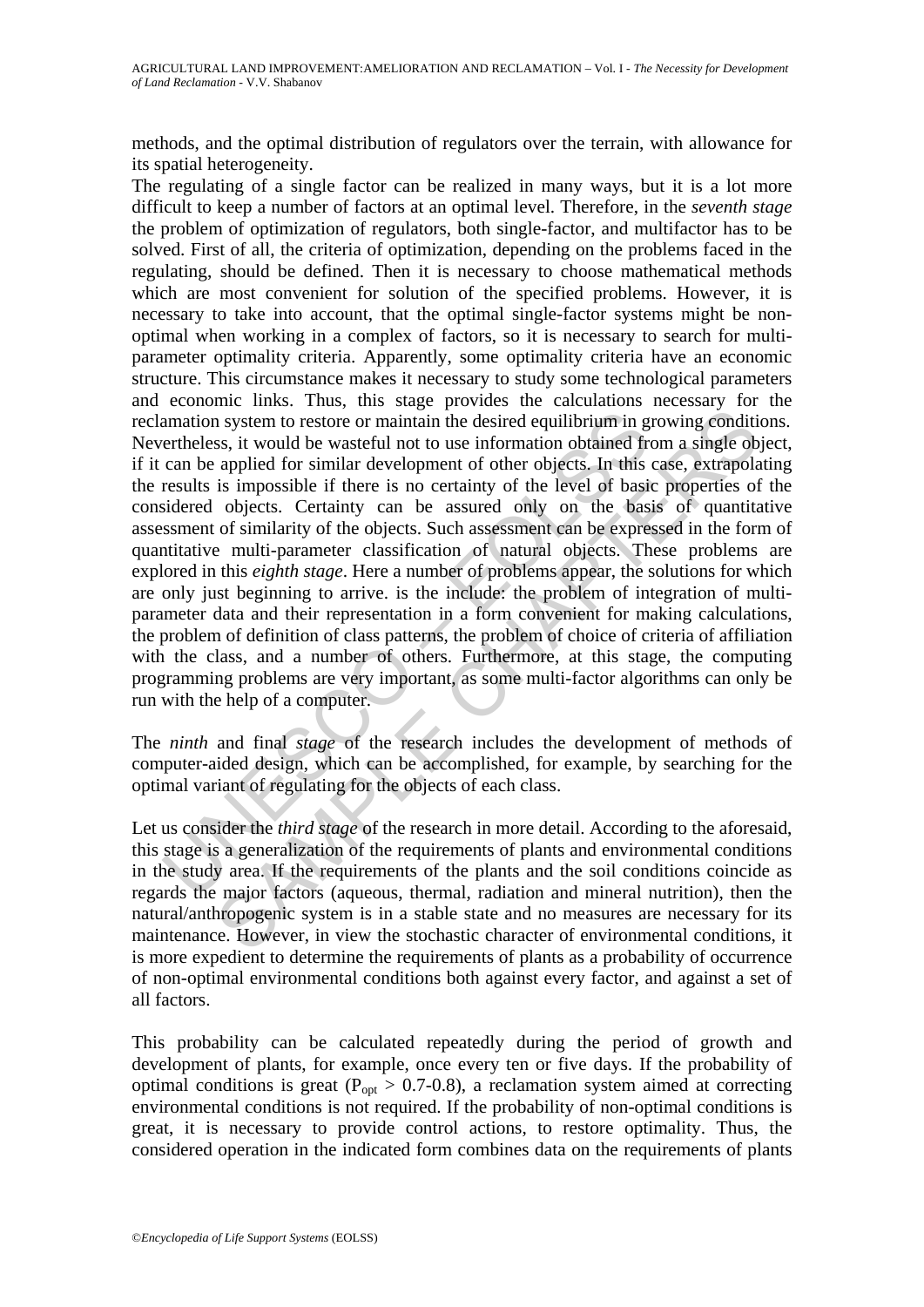and environmental conditions into one parameter.

Depending on the materials initially used to describe the environment, this parameter will reflect either the general geographical mechanism, if it is calculated on the basis of macro- and meso-climatic data, or a microclimatic mechanism related to drained marshes, irrigated terrain or other kinds of reclaimed land.

The climatic parameter of reclamation requirements is applied for definition of the general direction of reclamation work. It can be used for planning of allocation of reclamation zones and assessment of energy expenditure for generation of optimal conditions. The microclimatic parameter, on the other hand, is applied for planning the reclamation actions, i.e. for detailed calculation of the regulating system.

shall consider the procedure of evaluation of the statistic<br>amation requirements. From the mathematical point of view, this<br>ws: to determine the probability of occurrence of non-optit<br>ditions for a plant, if the environme consider the procedure of evaluation of the statistical parameters<br>requirements. From the mathematical point of view, this problem is so<br>determine the probability of occurrence of non-optimal environment<br>of a plant, if th We shall consider the procedure of evaluation of the statistical parameters of reclamation requirements. From the mathematical point of view, this problem is set as follows: to determine the probability of occurrence of non-optimal environmental conditions for a plant, if the environmental requirements of the plant and the environmental conditions are known and expressed in the form of distributive laws of aleatory (unpredictable) variables or random functions of environmental factors.

The distributive laws can be obtained from solution of stochastic differential equations, or they are defined on the basis of perennial observations. The solution of the set problem is obtained in the form of probabilities of *necessity (requirement) of reclamation*  $\overline{P}$ .

The probability is repeatedly calculated throughout the period of vegetation, for example once every ten days. This allows the evaluation of need for reclamation actions every ten days. If the probability of non-optimal requirements is great:  $\overline{P} \ge 0.6$ , it is necessary to provide for reclamation actions, the probability of which will be equal to the probability of the non-optimal requirements.

Thus, the substantiation of reclamation requirements of the indicated kind combines the data on the requirements of plants and environmental conditions into one parameter.

What requirements should the parameter of reclamation need correspond to?

The parameter should completely reflect the requirements of plants in relation to environmental factors.

It should completely reflect the environmental conditions, in particular the stochastic nature of soil factors.

It should be constructed on the basis of environmental factors which can be controlled. For example, the aqueous factor can be expressed as moisture content in a particular layer of soil, so that it is simple to calculate the system supporting this moisture content within the optimal range.

The calculated period, for which the parameter of reclamation need is calculated, should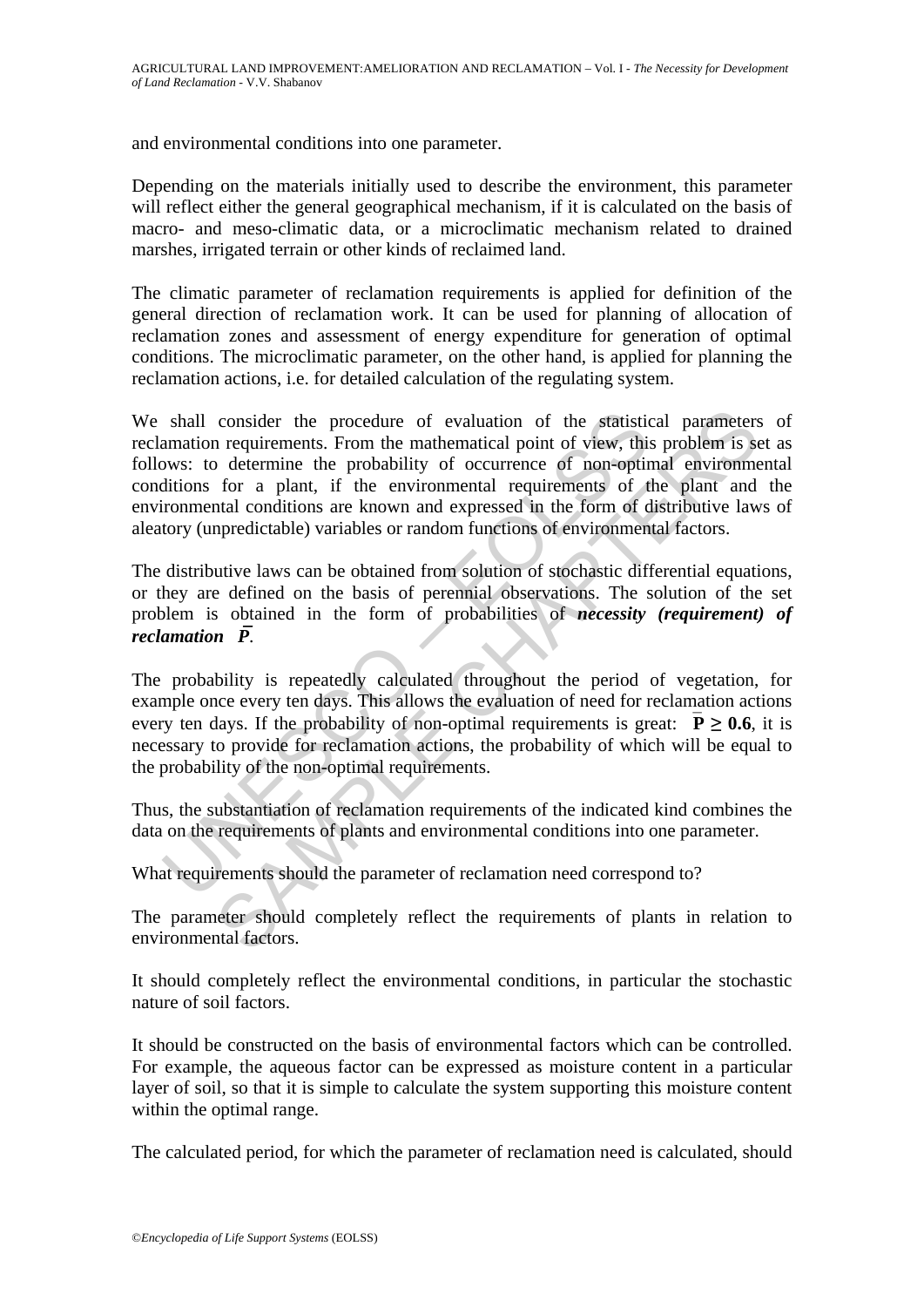be short enough to assess a change of the parameter during the whole period of vegetation. It allows the marking of critical periods in which particular kinds of reclamation are given higher priority.

The parameters of reclamation of each factors should be generated successively so that a single-factor parameter is a special case of a two-factor parameter, and the last one is a special case of a three-factor parameter, etc.

The parameter of reclamation need should have a clear physical sense. For example, it should allow determination of the frequency of this or that kind of reclamation required for a specified object.

# **1.1. Kinds of land reclamation**

ulation of the aqueous, thermal, nutrient and other conditions on<br>accomplished by many means. Surplus moisture is controlled by<br>lack of water by irrigation. Surplus of chlorides is controlled<br>bshing the soil with fresh wat Regulation of the aqueous, thermal, nutrient and other conditions on reclaimed land can be accomplished by many means. Surplus moisture is controlled by drainage of land, and lack of water by irrigation. Surplus of chlorides is controlled by desalination (flushing the soil with fresh water and removal of saline water through drainage). Shortage in the soil of such substances as nitrogen, phosphorus, potassium and others is controlled by supplying fertilizer, either in solid or liquid form. Soil temperature can be adjusted by mulching the soil or through irrigation with sprayed water. Classification of kinds of reclamation was developed by Professor B.S. Maslov.

Reclamation systems accomplishing the regulating of conditions against many environmental factors can be called systems of complex reclamation regulation. Such systems are most effective within the frameworks of adaptive landscape agriculture.

Complex reclamation regulation within the framework of a system of adaptive landscape agriculture consists of the following:

- of the aqueous, thermal, nutrient and other conditions on reclaimed land<br>is listed by many means. Surplus moisture is controlled by drainage of I<br>of water by irrigation. Surplus of chlorides is controlled by desalina<br>he so 1. Creation of aqueous, thermal and nutrient conditions of soils, to promote: the reduction soil compaction (regulating the terms of spring "maturing" of the soil, regulating the consolidation of soil through optimal control of groundwater, etc.); achieving greater efficacy of recycling of organic sources of nitrogen and use of organic fertilizers; optimization of ion exchange and microbiologic activity; maintenance of populations of the natural enemies of pests; depressing the sources of plant diseases; reducing soil erosion and leaching of chemical elements into groundwater.
- 2. Locating agricultural crops with due regard for the landscape (exposure on hillsides, slopes, and geomorphology).
- 3. Optimization of aqueous, nutrient and thermal conditions of soils for each crop of the crop rotation, promoting the maximum use of the adaptive abilities of agricultural crops.

In alternative agriculture, soil nitrogen is managed by application of manure and composted plant material or 'green manure'. These techniques are gradually replacing inorganic nitrogenous fertilizers.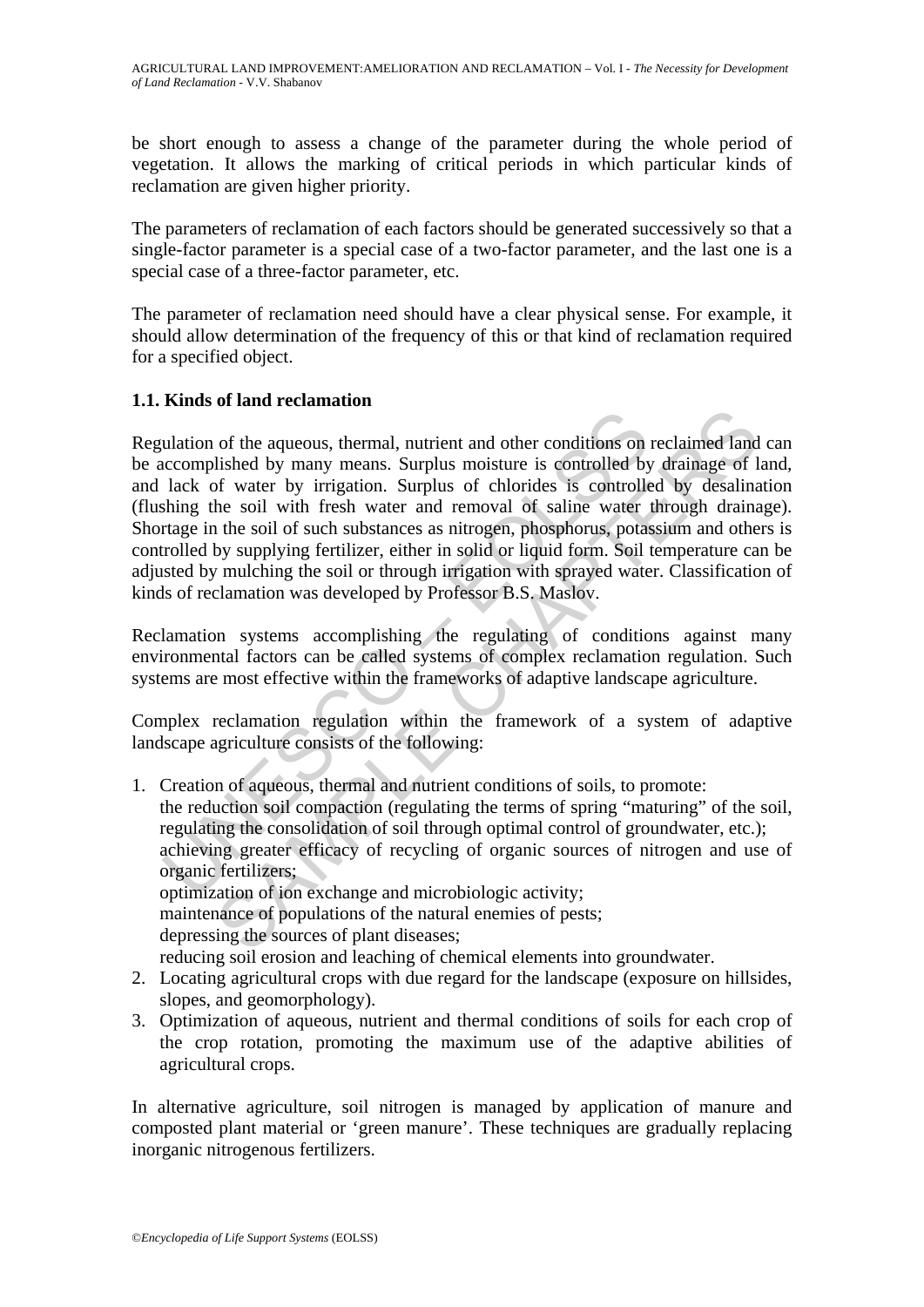In the system of complex reclamation regulating these measures produce the following effects:

reduction of denitrification by leaching and evaporation;

reduction of nitrogen waste through its consumption by weeds; this works if the program is applied correctly, (i.e. the nutrient elements are applied at the right time, close to the time of maximal consumption by the crop plants), and is most effective with the help of sprinkling and sprinkling-irrigation systems;

slowing down the process of mineralization of organic elements in soil through active control of aqueous and thermal conditions and satisfaction of the long-term nutrient requirements of plants;

regeneration of organic elements of soil, its structure, ion exchange capacity and microbiological activity.

irements of plants;<br>
internation of organic elements of soil, its structure, ion exchanged<br>
revealible controllocological activity.<br>
program of raising soil fertility cannot be separated from th<br>
tion. Crop rotations are n Its of plants;<br>and of organic elements of soil, its structure, ion exchange capacity<br>gical activity.<br>am of raising soil fertility cannot be separated from the scheme of<br>rop rotations are necessary because they allow crop p The program of raising soil fertility cannot be separated from the scheme of crop rotation. Crop rotations are necessary because they allow crop plants to absorb the nutrients left behind by the previous crop, and, besides, integumentary crops are able to bind soil nitrogen, which prevents leaching and allows it to be released slowly over a longer period, as the plants decompose.

Appropriate choice of crops in a rotation extends the effectiveness of systems of complex reclamation regulation, as these systems create more varied environmental conditions, optimal for different plants.

In the next section we consider in more detail the set of mathematical models for substantiation of necessity of reclamation.



-

TO ACCESS ALL THE **24 PAGES** OF THIS CHAPTER, Visit: http://www.eolss.net/Eolss-sampleAllChapter.aspx

#### **Bibliography**

Camp, C. R., Sadler, E. J. and Yoder, R. E. (1996). Evapotranspiration and irrigation scheduling. Proc. Int. Conf. on Evapotranspiration and Irrigation Scheduling. Am. Soc. Ag. Engineers, St. Joseph, MI. ISBN 0-929355-82-2. 1166 p.

Maslov, B.S. and М.: Agropromizdat, (Eds) (1985). Reclamation and water industry" vol. 3, Drainage. 447 pgs. [Systematic reference material on lands drainage].

Monteith, J. L. and Unsworth, M. H. (1990). Principles of Environmental Physics, 2nd ed., Edward Arnold, London.